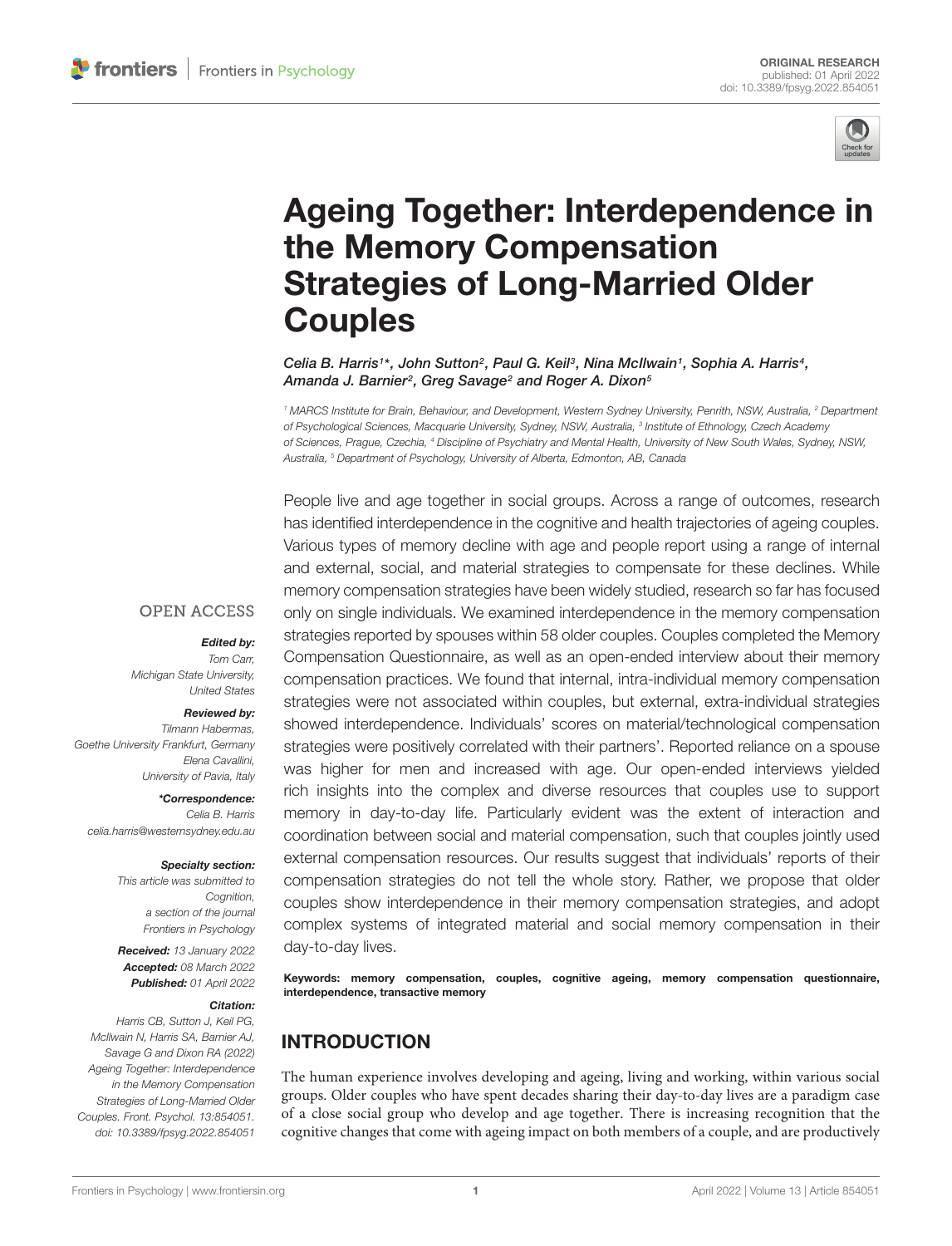Harris et al. Couples' Memory Compensation Strategies

viewed, understood, and treated in that context [\(Dixon,](#page-10-0) [1999;](#page-10-0) [Ingersoll-Dayton et al.,](#page-10-1) [2013;](#page-10-1) [Harris et al.,](#page-10-2) [2014;](#page-10-2) [Scherrer et al.,](#page-10-3) [2014;](#page-10-3) [Hoppmann and Gerstorf,](#page-10-4) [2015;](#page-10-4) [Wadham et al.,](#page-10-5) [2016\)](#page-10-5). There is emerging evidence that the cognitive trajectories of ageing couples are related [\(Gerstorf et al.,](#page-10-6) [2009\)](#page-10-6) and that close partners have a particular ability to prompt and facilitate memory performance, in both healthy ageing and Alzheimer's dementia [\(Kemper et al.,](#page-10-7) [1995;](#page-10-7) [Rauers et al.,](#page-10-8) [2011;](#page-10-8) [Harris](#page-10-9) [et al.,](#page-10-9) [2017\)](#page-10-9). The assessment and interpretation of individual cognitive competence and change as people age can therefore benefit from considering a full range of changing contexts. This particularly includes specific characteristics of ageing individuals' broader social and material context—the people, tools and artefacts that are part of the everyday environment—which may serve as external resources that scaffold and support everyday memory performance [\(Dixon,](#page-10-10) [2011\)](#page-10-10). Such tools and practices are likely relied on across the lifespan (e.g., [Nelson and Fivush,](#page-10-11) [2004;](#page-10-11) [Habermas et al.,](#page-10-12) [2010;](#page-10-12) [Hirst et al.,](#page-10-13) [2018;](#page-10-13) [Soares and](#page-10-14) [Storm,](#page-10-14) [2021\)](#page-10-14), but may have particular value as people can use these tools to compensate for cognitive changes associated with older age [\(Dixon,](#page-10-10) [2011;](#page-10-10) [Harris et al.,](#page-10-2) [2014\)](#page-10-2). In the current manuscript, we examine possible interdependence in the everyday memory compensation strategies used by individuals within couples; do couples co-ordinate their social and material memory compensation strategies?

# Memory Compensation Strategies in Ageing

The possible benefits of both material and social memory supports in ageing have long been recognized in models of "memory compensation" in gerontology research [\(Bäckman and](#page-9-0) [Dixon,](#page-9-0) [1992\)](#page-9-0). Memory compensation encompasses a range of intra-individual and extra-individual strategies by which changes in cognitive ability can be mitigated, enabling failing memory to be improved [\(Bäckman and Dixon,](#page-9-0) [1992;](#page-9-0) [Dixon and Bäckman,](#page-10-15) [1995;](#page-10-15) [Dixon et al.,](#page-10-16) [2001\)](#page-10-16). Theories have examined different mechanisms for memory compensation. With remediation strategies, people can boost their failing remembering processes using strategies such as taking more time or making more effort to increase performance. With substitution strategies, people can substitute their fallible cognitive capacities with new different internal processes like mnemonic tricks and deliberate retrieval practice, or by outsourcing to more reliable external resources. External resources include both material resources (like a diary, or an iPhone) and social resources (like a spouse; [Dixon et al.,](#page-10-16) [2001\)](#page-10-16).

The Memory Compensation Questionnaire (MCQ; [Dixon](#page-10-16) [et al.,](#page-10-16) [2001,](#page-10-16) [2003;](#page-10-17) [Dixon and de Frias,](#page-10-18) [2004,](#page-10-18) [2007;](#page-10-19) [de Frias](#page-9-1) [and Dixon,](#page-9-1) [2005\)](#page-9-1) indexes individuals' awareness and everyday use of a variety of approaches and strategies to "compensate" for perceived or actual memory performance decline. The MCQ was developed and refined by surveying the everyday memory practices reported by large numbers of older adults [\(Dixon et al.,](#page-10-16) [2001\)](#page-10-16). It has five subscales, covering substitution (External, Internal, and Reliance) and remediation strategies (Time and Effort), both intra- and extra-individual (see **[Table 1](#page-1-0)**

<span id="page-1-0"></span>TABLE 1 | Classification of subscales in the Memory Compensation Questionnaire.

| <b>Subscale</b><br>type | Mechanism    | <b>Subscale</b><br>label | Locus            | <b>Subscale</b><br>description                                 | <b>Items</b> |
|-------------------------|--------------|--------------------------|------------------|----------------------------------------------------------------|--------------|
| Strategy                | Substitution | External                 | Extra-individual | Use of external.<br>material tools and<br>resources            | 8            |
|                         |              | Internal                 | Intra-individual | Use of<br>mnemonics or<br>internal strategies                  | 10           |
|                         |              | Reliance                 | Extra-individual | Use of another<br>person as a<br>memory resource               | 5            |
|                         | Remediation  | Time                     | Intra-individual | Investing more<br>time in encoding                             | 5            |
|                         |              | Effort                   | Intra-individual | Investing more<br>effort in encoding                           | 6            |
| General                 |              | <b>Success</b>           | N/A              | Concern with<br>accuracy in<br>memory<br>performance           | 5            |
|                         |              | Change                   | N/A              | Perceptions of<br>increased<br>strategy use in<br>recent years | 5            |

for full details). The MCQ has shown confirmatory factor structure (validating the subscales), measurement invariance (over time), long-term stability/reliability, predictive validity, clinical differences, and several sources of variability [\(De Frias](#page-9-2) [et al.,](#page-9-2) [2003;](#page-9-2) [Dixon et al.,](#page-10-17) [2003;](#page-10-17) [Dixon and de Frias,](#page-10-18) [2004,](#page-10-18) [2007,](#page-10-19) [2009;](#page-10-20) [de Frias and Dixon,](#page-9-1) [2005\)](#page-9-1).

Research on the memory compensation strategies reported by ageing adults has found that the use of material external aids is the most endorsed strategy, and somewhat surprisingly, that reliance on social support is the least endorsed [\(Dixon et al.,](#page-10-16) [2001\)](#page-10-16). Notably, there are a range of individual difference factors that influence older adults' reported memory compensation strategies, including factors related to social integration and health [\(De](#page-9-2) [Frias et al.,](#page-9-2) [2003\)](#page-9-2). Particularly, although it is the least endorsed strategy, reported reliance on social support increases with age particularly for men—and with cognitive decline [\(Dixon et al.,](#page-10-16) [2001\)](#page-10-16). People with more subjective memory complaints and poorer verbal learning ability also report more social reliance strategies, suggesting that other people become an increasingly important source of memory compensation as individual abilities decline [\(Lin et al.,](#page-10-21) [2020\)](#page-10-21).

# Cognitive Interdependence in Couples

So far, memory compensation strategies have been examined within individuals. However, the memory compensation strategies adopted by an individual may depend critically on what their partner does, a factor that has not yet been studied. The key role of partners is supported by "transactive memory" theory [\(Wegner et al.,](#page-11-0) [1985,](#page-11-0) [1991;](#page-11-1) [Wegner,](#page-10-22) [1987,](#page-10-22) [1995\)](#page-11-2), in which people in close relationships are argued to develop cognitive interdependence, such that they are more accurately considered as a system or a single unit of analysis rather than independent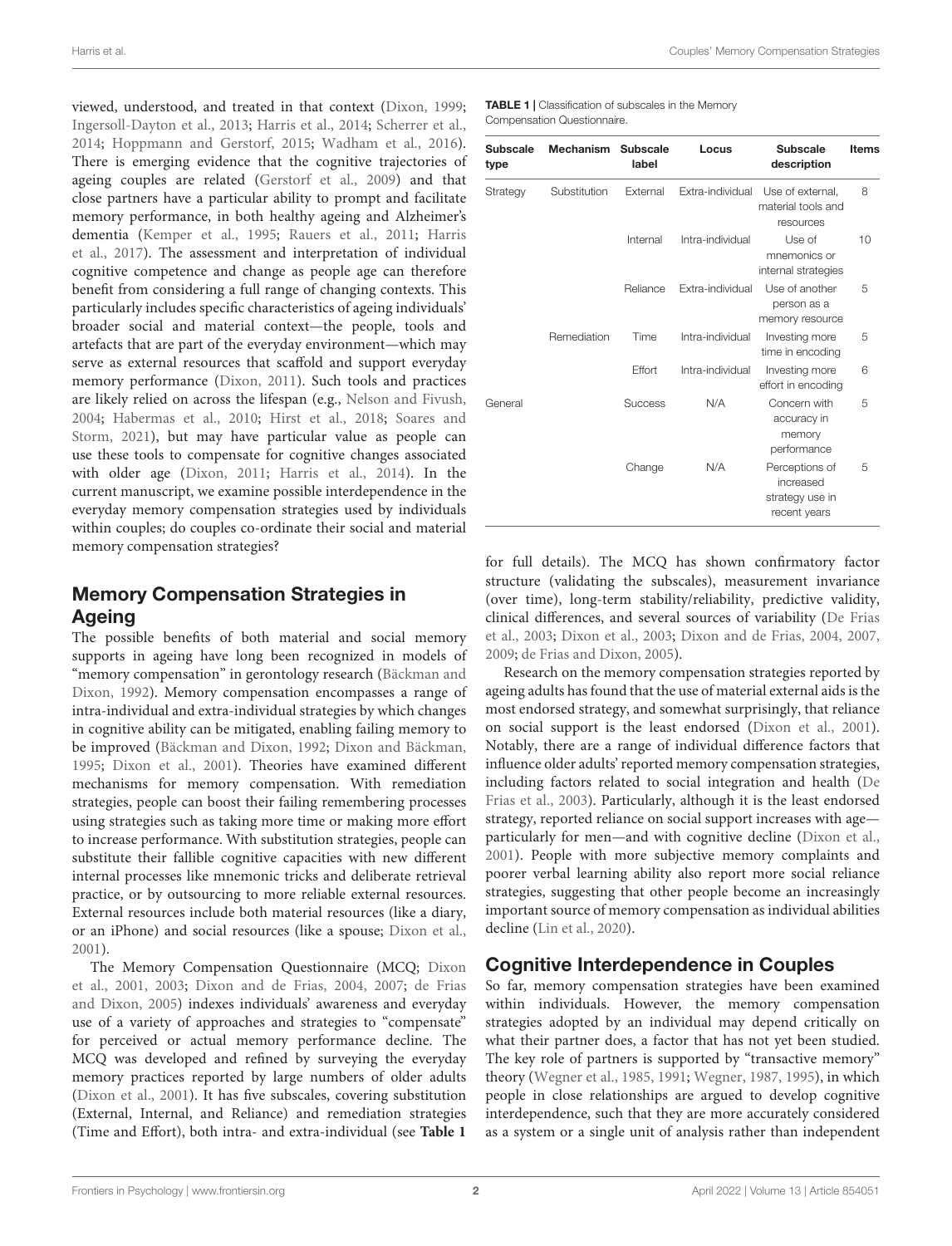individuals [see also [Harris et al.](#page-10-2) [\(2014\)](#page-10-2) and [Barnier et al.](#page-9-3) [\(2018a\)](#page-9-3)]. According to transactive memory theory, people living and working together in groups of two or more over time develop a pattern of coordination on joint cognitive tasks, whereby their individual memory systems share the encoding, storage, and retrieval of information. Transactive memory systems are potentially more efficient and effective compared to individuals remembering in isolation. Cognitive load is distributed among group members and redundancy can be limited through the development of individual expertise. Differentiated cognitive processes are coordinated and function in parallel, as group members simultaneously perform complementary tasks to solve joint problems. When memory performance on shared tasks overlaps and interacts, it can produce outcomes that are distinct in process, quality, or quantity from what is produced when people remember alone [\(Harris et al.,](#page-10-2) [2014;](#page-10-2) [Barnier et al.,](#page-9-3) [2018a\)](#page-9-3).

Consistent with transactive memory theory, prior research has demonstrated that older couples can benefit from remembering together, such that they recall more when together than they remember separately [\(Gould and Dixon,](#page-10-23) [1993;](#page-10-23) [Dixon and Gould,](#page-10-24) [1998;](#page-10-24) [Johansson et al.,](#page-10-25) [2005;](#page-10-25) [Harris et al.,](#page-10-9) [2017;](#page-10-9) [Barnier et al.,](#page-9-4) [2018b\)](#page-9-4). The pattern of "collaborative facilitation" observed in older couples, particularly when recalling personally relevant information [\(Barnier et al.,](#page-9-4) [2018b\)](#page-9-4) contrasts with a large literature on "collaborative inhibition," whereby pairs of strangers typically perform worse when remembering together than when recalling separately [\(Harris et al.,](#page-10-26) [2008;](#page-10-26) [Marion and Thorley,](#page-10-27) [2016\)](#page-10-27). Older couples may therefore have a special ability to remember effectively together in ways that other kinds of groups do not.

We note that it is not yet known whether younger couples experience similar benefits, and what timeframe of relationship is sufficient to develop an effective transactive system. [Barnier](#page-9-5) [et al.](#page-9-5) [\(2014\)](#page-9-5) did not find benefits of collaboration for younger couples in their study of older and younger couples recalling autobiographical events, and [Gould and Dixon](#page-10-23) [\(1993\)](#page-10-23) found that younger and older married couples collaborated in quite different ways when recalling a vacation, but did not compare to individual performance. [Gagnon and Dixon](#page-10-28) [\(2008\)](#page-10-28) found some benefits for both younger and older adults of collaborating with their intimate partner (compared to a stranger) and some of these effects were more marked for long-married older couples. Taken together, these suggest that effective joint remembering may develop with time and joint experience as a couple, or may be particularly evident when cognitive support is needed. However, these possibilities have not been definitively investigated, with extant studies varying in methodology, comparison, and outcome measures, and no research yet that distinguishes age from length of relationship [for discussion see [Gagnon and Dixon](#page-10-28) [\(2008\)](#page-10-28) and [Dixon](#page-10-10) [\(2011\)](#page-10-10)]. Further, the collaborative benefits identified for older couples in prior research show individual differences, such that not all older couples collaborate successfully. Instead, benefits depend on the successful use of communication techniques such as cuing and acknowledging expertise during the joint task [\(Gould et al.,](#page-10-29) [1994;](#page-10-29) [Harris et al.,](#page-10-30) [2011,](#page-10-30) [2019;](#page-10-31) [Browning et al.,](#page-9-6) [2018\)](#page-9-6). These findings suggest that older couples are able to use effective communication to coordinate their remembering and boost each others' performance on memory tasks.

Transactive memory theory therefore predicts that people who live and age together, collaboratively grappling with the shared experiences of daily life, learn to undertake cognitive tasks in relation to the presence and actions of their partner. Who best encodes and recalls what, and how partners coordinate during the act of remembering together, are skilled practices negotiated and developed across time in long-term relationships. In some circumstances, partners may have developed similar memory organization, or "integration" (c.f. [Wegner et al.,](#page-11-0) [1985\)](#page-11-0), a quality beneficial for meaningful autobiographical remembering about shared life experiences. Alternatively, systems defined by specialization or "differentiation" (c.f. [Wegner et al.,](#page-11-0) [1985\)](#page-11-0) may arise due to a variety of factors, including different types of tasks, the personality dynamics in the relationship, the norms of gender roles, or the need to compensate for the decline in cognitive function of one partner (e.g., [Grysman et al.,](#page-10-32) [2020\)](#page-10-32). Crucially for the current research, interdependence predicts that the memory compensation strategies of individuals within couples may vary together in systematic ways [\(Dixon,](#page-10-0) [1999,](#page-10-0) [2013\)](#page-10-33), such that one individual's cognition and behaviour is at least partly explained by the cognition and behaviour of the other. We therefore examined relationships between the memory compensation strategies adopted by men and women within long-standing couples.

# Social and Material Forms of Memory Compensation

Transactive memory theory motivates a focus on extraindividual strategies, both social and material. Wegner's original conceptualization focused on the social resource of interpersonal relationships, specifically intimate couples, but the concept of transactive memory has since been linked to material tools such as devices that access the internet [\(Sparrow et al.,](#page-10-34) [2011;](#page-10-34) [Heersmink and Sutton,](#page-10-35) [2020\)](#page-10-35). In studies of memory compensation, material resources such as notebooks and calendars are considered separately from social resources such as a spouse or friend. However, in everyday contexts, the distinction between social and material resources is not so simple, and in many settings human cognitive processes involve complex entanglements with both and material aspects of the environment [see [Barnier et al.](#page-9-7) [\(2008\)](#page-9-7); [Harris et al.](#page-10-2) [\(2014\)](#page-10-2), and [Hutchins](#page-10-36) [\(2014\)](#page-10-36)]. Ageing individuals in long-term relationships may coordinate their shared and discrete activities by—separately or together—using external resources like calendars and diaries to structure their routines and support their memories. In the current research, we examined whether and how social and material memory compensation strategies might interact with one another.

# The Current Study

In the current study, we investigated self-reported use of social and material resources in older, long-married couples, using the Memory Compensation Questionnaire as well as a semistructured interview. We examined how memory compensation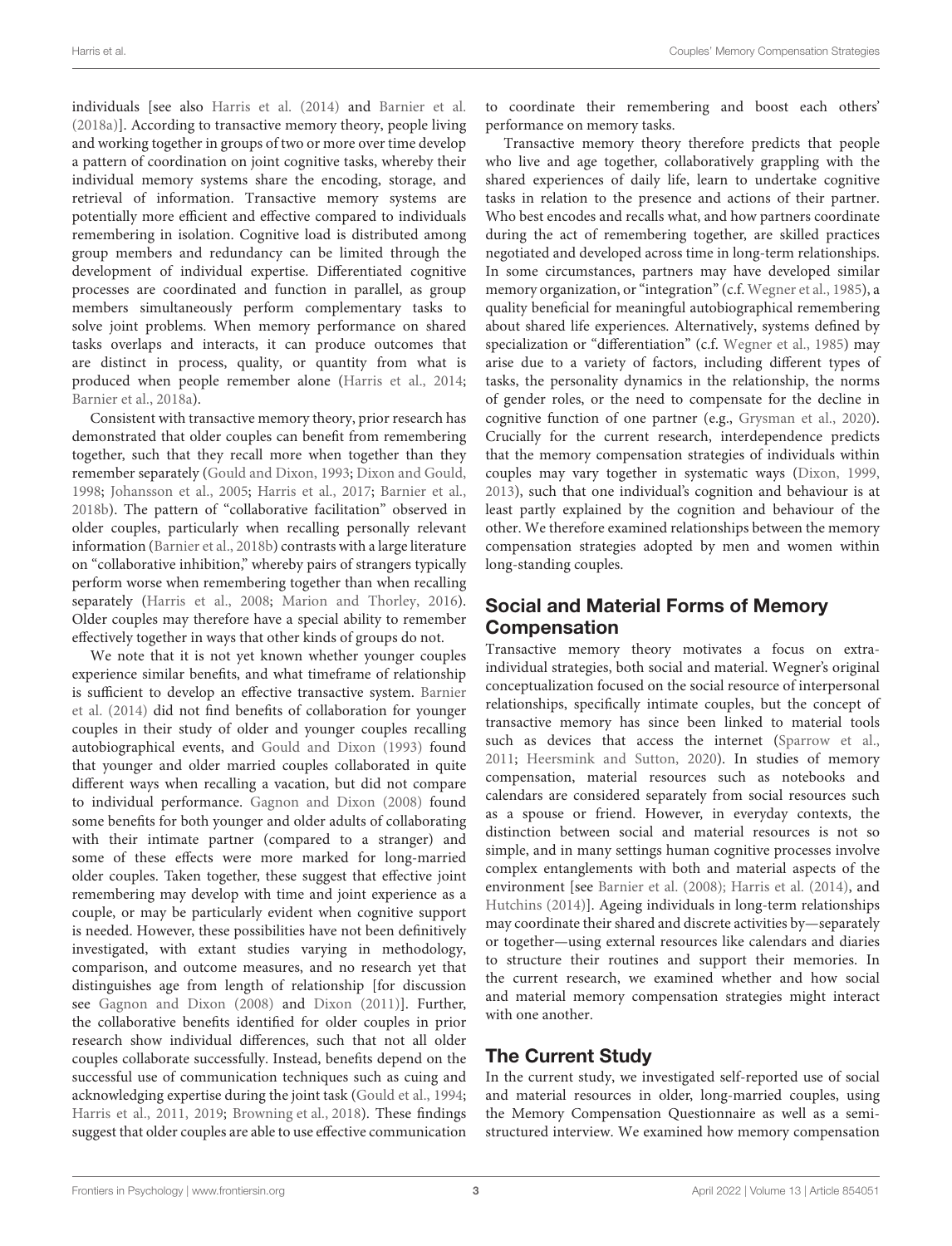might be interdependent in older couples. We looked for three kinds of evidence of cognitive interdependence. First, we analysed participants as individuals. Does this particular population—all members of longstanding intimate partnerships—report higher use of social compensation strategies than previously reported in studies of the general older population, not all of whom might have an intimate partner to rely upon? Second, we assessed whether there were interrelationships between the compensation strategies reported by individuals within couples. Given that couples share their cognitive trajectories, as well as their dayto-day life and domestic arrangements, we hypothesized that partners' reported compensation strategies would be correlated. We did not have a priori hypotheses about the nature of this relationship. A positive correlation between partners on the same subscales would indicate similarity or integration in memory compensation strategies. A negative correlation between partners on the same subscales would indicate differentiated memory compensation strategies. Other patterns of intercorrelation across different subscales would indicate other kinds of complementarity in memory compensation strategies. Third, we used a semi-structured interview to catalogue and classify couples' external memory resources, in order to examine how material resources were integrated within the social couplesystem. We aimed to characterize the complex and dynamic memory compensation strategies that older couples employ in their everyday life, encompassing both material and social memory supports.

# MATERIALS AND METHODS

### **Participants**

Participants were 116 older adults (58 women and 58 men), ranging in age from 68 to 90 years ( $M = 75.54$ ,  $SD = 5.21$ ). Men ( $M = 76.91$ ,  $SD = 5.33$ ) were significantly older than women ( $M = 74.17$ ,  $SD = 4.75$ ) by an average of just under 3 years,  $t(114) = 2.92$ ,  $p = 0.004$ . These 116 individuals made up 58 male-female, long-term couples, married for between 13 and 65 years ( $M = 49.91$ ,  $SD = 9.16$ ) and living together independently in their homes. We recruited participants in two ways, as part of two other studies reported elsewhere. Nineteen couples were recruited via a local community organization in Sydney, Australia, as part of their participation in another study [see [Harris et al.](#page-10-9) [\(2017\)](#page-10-9)]. Thirty-nine couples were recruited via the Australian Imaging, Biomarkers and Lifestyle (AIBL) Study of Ageing in Melbourne, Australia as part of their participation in another study [\(Barnier et al.,](#page-9-4) [2018b;](#page-9-4) [Harris et al.,](#page-10-31) [2019\)](#page-10-31). For the first sample, all participants were living independently in the community as a couple and had not received any clinical diagnosis implicating memory problems. For the second sample, they were identified by AIBL as "healthy controls" indicating normal cognitive function on neuropsychological screening undertaken as part of that large longitudinal study. Participants recruited via the community were paid AU\$50 each for their participation in a broader study, while participants recruited via AIBL were not remunerated. There were some demographic differences between samples in terms of age: men recruited via

the community were older on average than those recruited via AIBL,  $t(114) = 2.42$ ,  $p = 0.017$ , and this was marginally the case for women as well,  $t(114) = 1.98$ ,  $p = 0.053$ . The length of relationship was not significantly different,  $t(114) = 0.63$ ,  $p = 0.528$ . Because of age differences between genders and samples, we included age as a covariate in analyses reported below. For the first sample, we did not obtain information about education level or conduct a measure of cognitive function. For the second sample, participants had between 6 and 23 years of formal education  $(M = 14.47, SD = 4.11)$  and they scored between 23 and 30  $(M = 28.88, SD = 1.43)$  on a Mini Mental State Examination conducted on the day of testing.

### **Materials**

### The Memory Compensation Questionnaire

The Memory Compensation Questionnaire (MCQ; [Dixon et al.,](#page-10-16) [2001;](#page-10-16) [de Frias and Dixon,](#page-9-1) [2005\)](#page-9-1) is a 44-item survey designed to measure the variety and extent of ways in which an individual compensates for memory losses and impairments. The MCQ shows stability in scores over a 3-year period [\(Dixon et al.,](#page-10-16) [2001\)](#page-10-16). Self-reports are collected across seven subscales; five are "strategy subscales" relating to efforts made to compensate for memory loss; two are "general scales" which gauge the awareness of memory changes and level of commitment to memory performance [\(de Frias and Dixon,](#page-9-1) [2005\)](#page-9-1). The five strategy subscales cover both substitution and remediation strategies. Because of our current focus on external memory supports, we also classified each strategy as "intra-individual" or "extraindividual," noting that the MCQ differentiates between two sources of extra-individual support: material resources and social resources. **[Table 1](#page-1-0)** provides the subscales and their descriptions that address each memory compensation mechanism, as well as the number of items in each subscale.

Participants rated items such as: "Do you post notes on a board or other prominent place to help you remember things for the future (for example, meetings or dates)?" (External); "Do you use letters as cues (in other words, go through the alphabet) when you want to remember the name of a person, a city, or something else?" (Internal); "Do you sometimes ask someone (for example, spouse or friend) to help you remember when you are going to start a trip?" (Reliance); "Do you take your time to go through and reconstruct an event you want to remember?" (Time); "When you want to remember a story, do you read it more than once?" (Effort); "When you want to remember a newspaper article, is it important to you to remember it perfectly?" (Success); and "Do you use such aids for memory as notebooks or putting things in certain places more or less often today compared to 5– 10 years ago?" (Change). They rated 44 total items on 5-point Likert scales ( $1 = never$ ,  $5 = always$ ). The overall reliabilities for the subscales as measured by Cronbach's alpha were acceptable, ranging from 0.65 to 0.83.

### Procedure

All participants completed a "pencil and paper" version of the MCQ within the context of a number of other individual and collaborative memory tasks, including word list recall, personal information, autobiographical memory, and a range of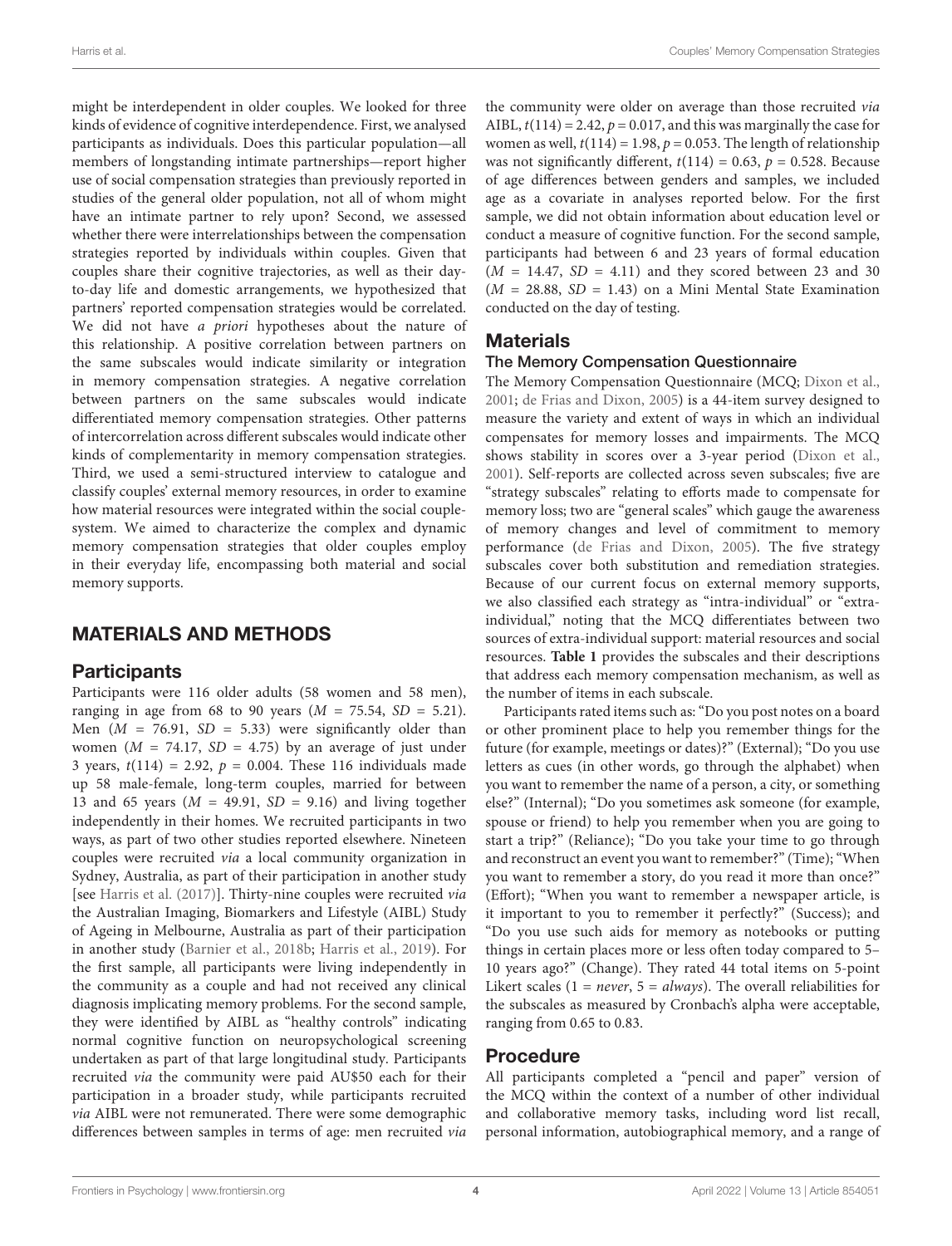questionnaires and neuropsychological measures. These memory measures are reported elsewhere [\(Harris et al.,](#page-10-9) [2017,](#page-10-9) [2019;](#page-10-31) [Barnier et al.,](#page-9-4) [2018b\)](#page-9-4).

We conducted interviews with a subset of 48 couples (9 of those recruited from the community, and all 39 of those recruited via AIBL), at the end of the experimental session. We asked couples to describe their everyday remembering practices, tools, and strategies, how they remember appointments and events in day-to-day life, their diaries, calendars, and other external memory resources, and any division in responsibility for the checking and maintenance of such resources. The opening question was, "Can you tell us about how you remember together?" Further specific questions included, "What kinds of things do you remember in your day-to-day life, and how do you remember these things?"; "When do you look at your resources?"; "Who looks at your resources?"; "Who updates your resources?"; "Where are your resources kept?"; "How do you help each other remember?"; "Are there things one person is better at remembering?" The same core set of questions were asked of each couple, and the interview lasted approximately 15–20 min.

### Interview Coding

Our aim in the interviews was to determine how couples used material and social resources in their everyday life, and how they coordinated remembering and memory compensation strategies between them. To meet these aims, we counted the number of material resources reported by each couple, and for each resource, scored whether or not it was digital or physical, what kind of memory task it supported, whether the ownership, entry and the use of information was shared or individual, and whether one individual benefited vicariously from the other's resource. All 48 interviews were double coded by two independent coders, and overall interrater reliability was high at 88.6%. All disagreements were discussed and resolved by the coders to produce a final set of agreed codes.

We used NVivo 12 (QSR International) qualitative data analysis software to organise and analyse the interview data. We examined the transcripts for emergent themes relating to couples' use of memory resources, and identified common themes relating to function, coordination, responsibility, vicarious benefit, reliance, and age-related memory decline, around which we organise our results.

### RESULTS

### Scores on Subscales

First, we were interested in which compensation strategies were most highly reported by participants. We conducted a oneway repeated measures ANOVA on individuals' MCQ scores with the within-subjects factor of subscale (external vs. internal vs. time vs. reliance vs. effort vs. success vs. change). Values reported here are Greenhouse-Geisser statistics, with the degrees of freedom corrected due to a violation in the assumption of sphericity. This analysis yielded a significant main effect of subscale,  $F(6,106) = 93.91, p < 0.001, \eta_p^2 = 0.46$ . Overall, External strategies received the highest ratings and Reliance strategies received the lowest ratings (all  $ps < 0.001$ ), with the other subscales somewhere in between (see **[Table 2](#page-4-0)**).

### Individual Differences in Compensation **Strategies** Age

Consistent with prior research, results indicated a significant but small positive correlation between age and scores on the Reliance subscale,  $r = 0.26$ ,  $p = 0.005$ . None of the intra-individual subscales (Internal, Time, Effort) nor the External subscale were significantly associated with age, all  $rs < 0.081$ , all  $ps > 0.393$ . Finally, there was no significant relationship between age and the Change or Success subscales, all  $rs < 0.08$ , all  $ps > 0.43$ . Overall, older participants reported more social compensation strategies of relying on other people.

#### Gender

To examine whether there were gender differences across subscales, we conducted a 2 (gender: male vs. female)  $\times$  (5) (subscale) mixed ANOVA on the individual responses, and included participant age as a covariate since the men were significantly older than the women. This analysis yielded no significant main effect of gender,  $F(1,109) = 0.34$ ,  $p = 0.564$ , nor of subscale,  $F = F(4, 436) = 2.51$ ,  $p = 0.056$ ,  $\eta_p^2 = 0.02$ , but there was a significant interaction between gender and subscale,  $F(4,436) = 5.96, p < 0.001, \eta_p^2 = 0.05$ . There were no main or interaction effects of participant age, all  $Fs < 1.19$ ,  $ps > 0.314$ .

Planned pairwise comparisons between men and women on each subscale, including age as a covariate, indicated that there were no gender differences on the intra-individual subscales (Internal, Time, Effort), all  $Fs < 1.49$ , all  $ps > 0.23$ . For the extraindividual subscales, there were significant gender differences, such that women scored significantly higher than men on the External subscale,  $F(1,109) = 4.49$ ,  $p = 0.036$ ,  $\eta_p^2 = 0.04$  and men scored significantly higher than women on the Reliance subscale,  $F(1,109) = 8.51, p = 0.004, \eta_p^2 = 0.07$ , even with age as a covariate. Finally, there were no significant gender differences on either the Change or Success subscales, all  $Fs < 2.71$ , all  $ps > 0.10$  (see **[Table 2](#page-4-0)**). Age had a significant effect on Reliance,  $F(1,109) = 4.21$ ,  $p$  = 0.043,  $\eta_p{}^2$  = 0.04, but not on any other subscales, all  $Fs <$  0.46, all  $ps > 0.50$ , consistent with the correlations reported above.

<span id="page-4-0"></span>

| <b>Subscale</b>          | Overall    | Men        | Women      |
|--------------------------|------------|------------|------------|
| Internal strategies      | 2.99(0.47) | 2.94(0.50) | 3.04(0.43) |
| Time strategies          | 2.83(0.53) | 2.81(0.54) | 2.85(0.53) |
| <b>Effort strategies</b> | 3.47(0.55) | 3.41(0.54) | 3.52(0.56) |
| External strategies      | 3.99(0.69) | 3.86(0.67) | 4.12(0.69) |
| Reliance strategies      | 2.51(0.67) | 2.73(0.67) | 2.30(0.61) |
| Concern with success     | 2.95(0.70) | 2.84(0.67) | 3.07(0.71) |
| Perception of change     | 3.31(0.43) | 3.27(0.38) | 3.35(0.48) |

Scores are means across all items belonging to each subscale, rated on a 5-point scale from  $1 =$  never to  $5 =$  always. Values in parentheses are standard deviations.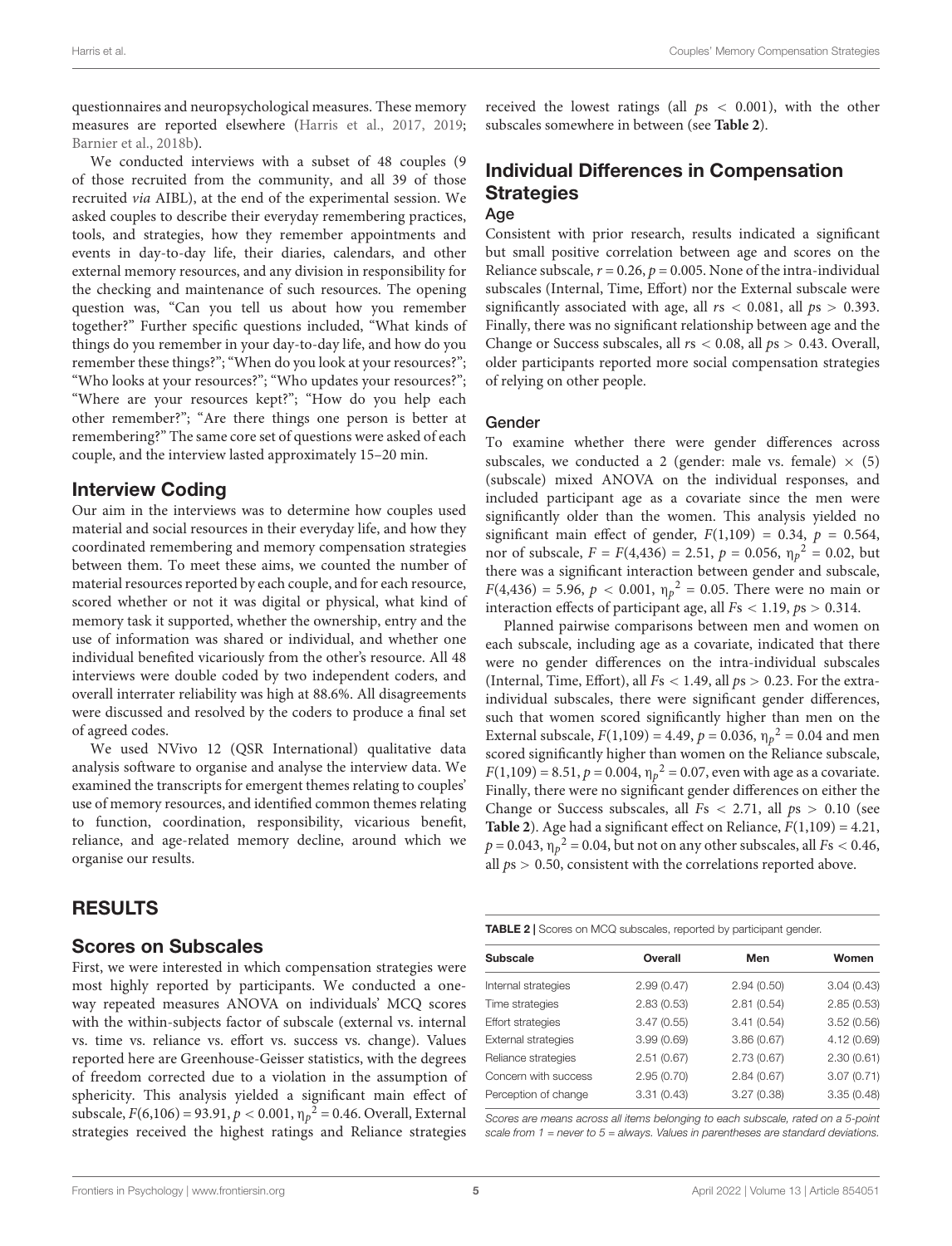Harris et al. Couples' Memory Compensation Strategies

To further investigate reasons for gender differences in patterns of memory compensation, we obtained correlations between scores on the Success subscale and the five Compensation subscales, separately for men and women. For men, increased concern with memory success was associated with an increased use of Internal strategies,  $r(56) = 0.34$ ,  $p = 0.011$  and Effort strategies,  $r(56) = 0.35$ ,  $p = 0.009$ , as well as Reliance strategies,  $r(56) = 0.30$ ,  $p = 0.027$ . There was a weaker non-significant relationship with Time strategies,  $r(56) = 0.25$ ,  $p = 0.066$ , and no relationship with External strategies,  $r(56) = 0.07$ ,  $p = 0.624$ . For women, increased concern with memory success was associated with increased Effort strategies,  $r(56) = 0.31$ ,  $p = 0.020$  and marginally with Internal strategies,  $r(56) = 0.26$ ,  $p = 0.051$ , but not with Reliance, Time, or External strategies, all  $rs < 0.11$ , all  $ps > 0.43$ . Together, these results suggest that when the men in our sample perceived a need for memory support, they compensated by relying on their wives as well as by using intra-individual strategies, but women did not report a similar reliance on their husbands, relying instead only on intra-individual strategies.

### Within-Couple Relationships

Most importantly for the aims of the current paper, within couples we obtained correlations between husbands' and wives' scores on each strategy. The use of External strategies was strongly and significantly correlated between partners,  $r(56) = 0.71$ ,  $p \le 0.001$ , and there was also a weak non-significant relationship for Internal strategies,  $r(56) = 0.23$ ,  $p = 0.086$ , with no significant correlations within couples for Time, Effort, or Reliance strategies, all  $rs < 0.15$ , all  $ps > 0.27$ . That is, people who reported higher use of External strategies had partners who reported the same.

We conducted an exploratory Principal Component Analysis (PCA) on the 10 couple-level variables representing husbands' and wives' scores on the 5 compensation subscales. We used a varimax rotation and an eigen-value criterion of 1, and the resulting 4-factor solution explained 72.10% of the variance. Factor loadings are presented in **[Table 3](#page-5-0)**. Factor 1 included the husbands' intra-individual strategies (Internal, Time, Effort) and Factor 2 included the wives' intra-individual strategies (Internal, Time, Effort). Interestingly, husbands' and wives' External strategies loaded together on Factor 3, consistent with their correlation. Moreover, husbands' and wives' Reliance strategies loaded together on Factor 4. This further supports the view that, while partners' intra-individual strategies were relatively independent of each other, their extra-individual strategies particularly using external material resources but also relying on other people—were interdependent. This PCA suggests that, within couples, the use of both external and reliance strategies by each member tapped the same, couple-level construct.

To further understand the similarity or differences in external strategy use within couples, we examined relationships between scores for each of the different individual items on the External subscale. This subscale includes eight different items, asking about use of shopping lists, notebooks, bookmarks, books for recording phone numbers and birthdays, and organising the environment to support memory. Given these were single items

<span id="page-5-0"></span>

| <b>TABLE 3</b>   Factor loadings for wives' (F) and husbands' (M) compensation |  |
|--------------------------------------------------------------------------------|--|
| strategies, analysed at the couple level.                                      |  |

| Subscale              | Factor 1 | Factor 2 | Factor 3 | Factor 4 |
|-----------------------|----------|----------|----------|----------|
| F internal strategies | 0.109    | 0.803    | $-0.096$ | 0.126    |
| F time strategies     | $-0.031$ | 0.765    | $-0.035$ | 0.029    |
| F effort strategies   | $-0.007$ | 0.798    | 0.330    | $-0.018$ |
| F external strategies | 0.000    | 0.106    | 0.907    | $-0.053$ |
| F reliance strategies | $-0.157$ | 0.272    | $-0.048$ | 0.809    |
| M internal strategies | 0.822    | 0.074    | $-0.080$ | $-0.019$ |
| M time strategies     | 0.785    | 0.029    | 0141     | 0.192    |
| M effort strategies   | 0.852    | $-0.021$ | 0.093    | $-0.057$ |
| M external strategies | 0.130    | $-0.031$ | 0.914    | 0.069    |
| M reliance strategies | 0.414    | $-0.158$ | 0.078    | 0.663    |
|                       |          |          |          |          |

Shading illustrates how variables clustered into factors.

and therefore scores were ordinal (i.e., restricted to a rating of 1–5), we obtained non-parametric Spearman's correlations within couples on each item. This analysis indicated significant correlations between members of a couple for shopping lists,  $ρ = 0.33, p = 0.013$ , bookmarks when reading,  $ρ = 0.56, p < 0.001$ , posting notes on a board,  $\rho = 0.42$ ,  $p = 0.001$ , putting things in particular places to remember them,  $\rho = 0.42$ ,  $p = 0.002$ , writing appointments in a notebook or calendar,  $\rho = 0.74$ ,  $p < 0.001$ , and writing phone numbers in a phone book,  $\rho = 0.44$ ,  $p = 0.001$ . There were two External items that did not significantly correlate within couples; recording birthdays in a birthday book,  $\rho = 0.17$ ,  $p = 0.223$ , and placing items by the door to be remembered when leaving the house,  $\rho = 0.25$ ,  $p = 0.065$ . Interestingly, these latter two items were the only two that showed significant gender differences at the item level, such that non-parametric Wilcoxon Signed Rank tests indicated that women scored significantly higher than men,  $p = p < 0.001$  and  $p = 0.002$ , respectively, all other tests  $p > 0.281$ . This suggests that some types of external memory compensation co-vary within couples, while for others, gender roles result in asymmetries within couples. We return to this point in the Discussion.

# "Memory Compensation Strategies in Daily Life" Interview

We conducted and coded 48 semi-structured interviews with the aim of understanding how couples individually and jointly used external memory tools in their day-to-day lives. We found that couples used a rich and complex array of material resources to support their remembering. Couples described a total of 113 regularly used memory resources across all interviews. Most commonly, couples reported having two material resources (19/48) to support their everyday remembering, but couples also variously reported using one (12/48), three (10/48), four (4/48), five  $(1/48)$ , and even six  $(2/48)$  resources.

#### Type

Resources were most frequently physical rather than digital (100/113, 88.5%) and were more commonly fixed than portable (75/113, 66.4%) reflecting this older population's relatively limited uptake of digital technology. Smartphones, for instance,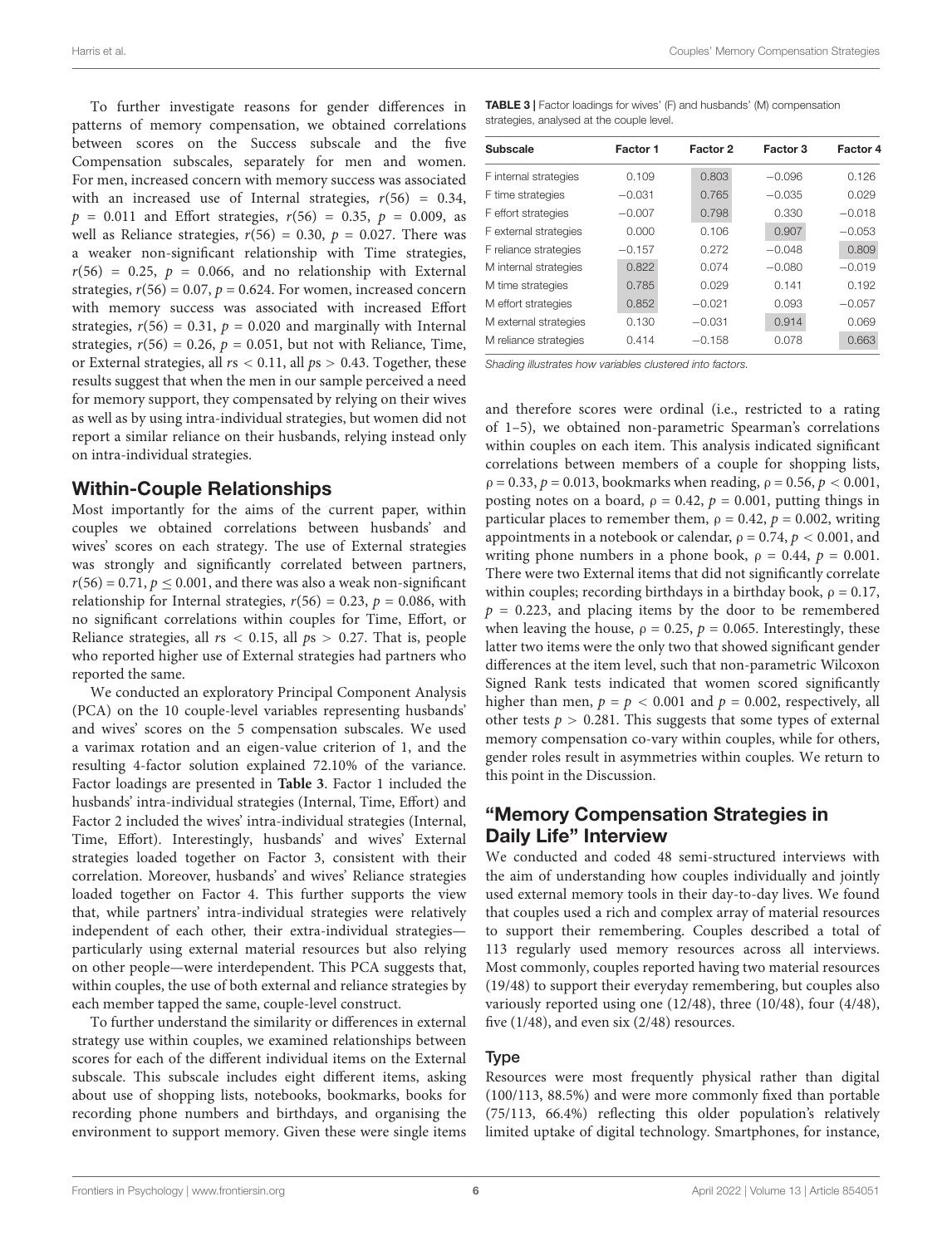were rarely reported, and the most common external memory resources were prominently displayed calendars and diaries.

#### Function

Overwhelmingly, external memory resources were used to support "prospective memory" [i.e., events in the future; see [Browning et al.](#page-9-6) [\(2018\)](#page-9-6)]: 86/113 resources (76.1%) were used to remember appointments and upcoming tasks. More rarely, 13/113 (11.5%) resources were used for "autobiographical memory" [i.e., personally experienced life events, see [Harris](#page-10-2) [et al.](#page-10-2) [\(2014\)](#page-10-2)], including journals and photo albums. Some resources were used for both kinds of remembering: 14/113 resources (12.4%) were diaries or similar in which daily tasks were recorded but which were also stored (sometimes for decades) for reminiscing purposes:

F: We try and put everything on the calendar. . .it's a good way of remembering. If there's anything important, we can just look back.

Interestingly, the MCQ items regarding external resources all refer to prospective memory rather than to episodic or autobiographical remembering, consistent with the way the items were generated by individuals reflecting on their most common everyday memory tasks. Our interview data suggest that external material resources are also used, albeit less frequently, for autobiographical remembering, and that some resources are initially used for prospective remembering but later stored for autobiographical record-keeping.

#### Coordination

Couples reported complex and varied ways in which they coordinated their remembering practices, and particularly their external resource use. Some couples maintained separate diaries or calendars, but would explicitly and reciprocally update one another so that their resources reflected the same information:

F: We need to have a diary session every couple of months so we're not double-booking each other.

Other couples used diaries and calendars as a proxy to check a partner's availability, or remind them of an upcoming event, in the case that they were not home:

M: If [wife's] not here I can go to the calendar and see if she's tied up on a particular day, and vice versa.

In this way, external memory resources were an extension of the in-person communication couples employed in coordinating their shared day-to-day lives. Couples often had enduring systems in place of which both partners were aware:

F: We share this diary, so we put both our regular events in it.

M: I put mine in red on one side, and [wife] puts hers in pencil on the other.

Couples coordinated their memory compensation strategies to jointly assist them in accomplishing the memory tasks of daily life. Particularly evident was the extent of interaction and coordination between social and material memory supports, underscoring how couples' cognitive processes involve complex entanglements with both and material aspects of their environment.

#### **Responsibility**

Shared resources were most commonly reported, but closer analysis of the interview data revealed that responsibility for maintaining and checking memory resources was unevenly distributed along gendered lines. For the 12/48 couples who reported a single resource, most (11/12) described it as a shared resource, but 3/12 were only checked by the women, 3/12 were only written in by the women, 6/12 reported that the husband at least sometimes used the resource "vicariously" via the wife, while only 1/12 reported that both partners engaged in vicarious use.

Averaged across the sample, it was most common for resources to be considered "shared" by both members of the couple (52.1%), or owned by the wife (27.4%), compared to owned by the husband (20.4%). Similar patterns were evident for checking of resources: 46.9% of resources were checked by both partners, 32.7% were checked only by the wife, and 20.4% were checked only by the husband. This gender disparity was more prominent when it came to entering details into resources: 45.1% of resources were maintained by both partners, while 35.5% were maintained solely by the wife, and 19.5% were maintained solely by the husband.

While women tended to take greater responsibility for the checking and maintenance of memory resources in general, analysis of the interviews revealed that couples had idiosyncratic ways of dividing responsibility when it came to remembering. For example, some couples used a shared resource where the wife might be responsible for entering social events and birthdays, while the husband would use the same resource to note the due date of an electricity bill:

F: [Husband] does things in the diary. He does not do appointments and outings, but he writes things like when a bill comes in.

#### M: I diarise bills coming in.

Responsibility could also be divided between the maintenance and the checking of memory resources. For example, it was quite common for wives to be largely responsible for entering appointments into a diary or a calendar that their husband had a daily ritual of checking.

F: Appointments are written down in the diary. Everyone's birthday, anniversaries, everything's written down. And [husband] is my secretary, he looks at it a lot of times.

Therefore, using shared systems and resources was often beneficial as it meant that information entered by one partner could be accessed by both.

#### Vicarious Benefit

Such benefits were not always evenly distributed, as it was frequently the case that one partner held greater responsibility for the maintenance of resources (usually the wife), from which their partner vicariously benefited either by checking or through explicit reminders from their partner. Of the 113 resources described, 43 (38%) had some evidence of "vicarious" use, in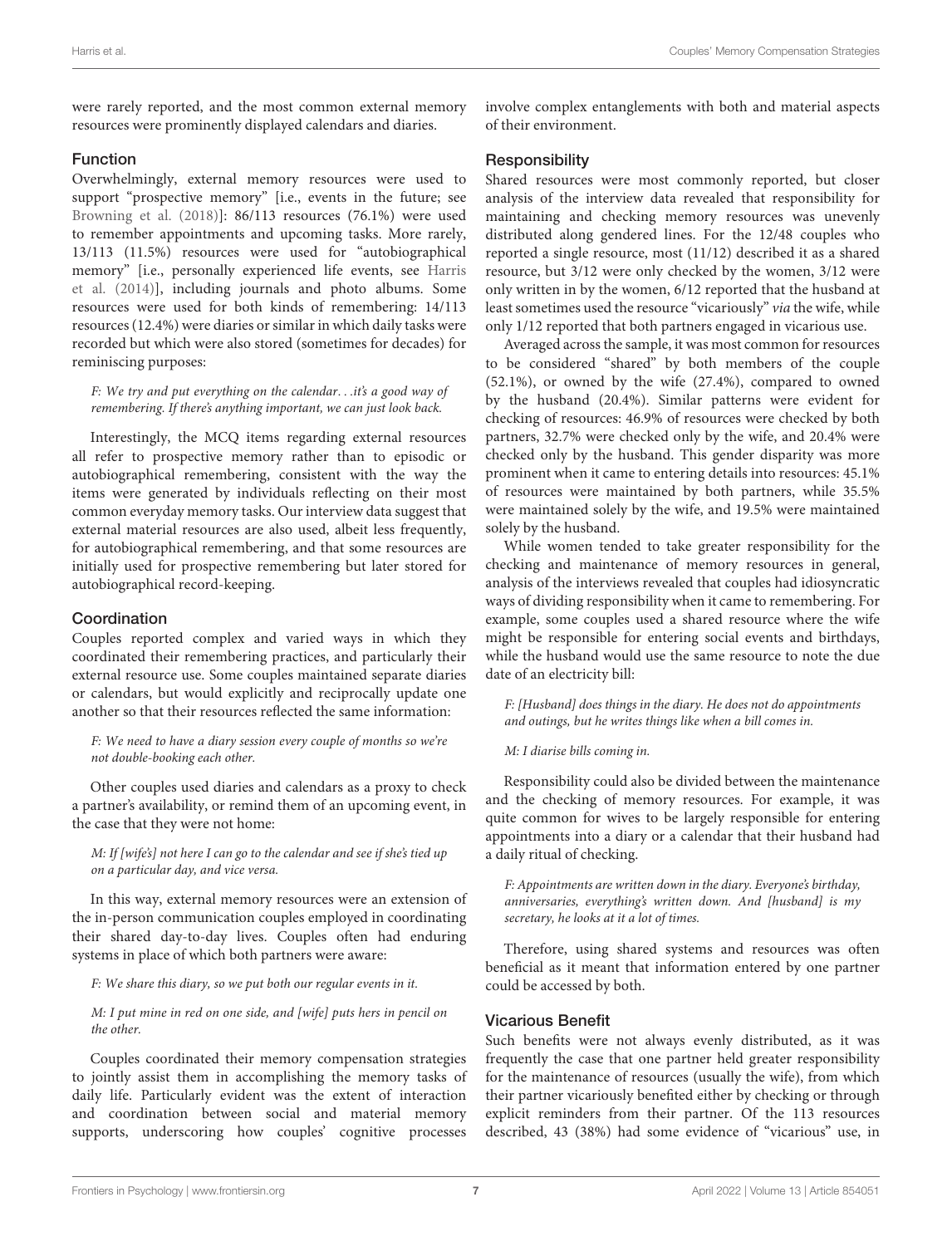which one person accessed the resource via their spouse, as exemplified in the following three quotes:

M: I do not use the calendar, but [wife] refers to it constantly, and she'll remind me.

M: No, I do not use memory aids . . . Oh hang on, [wife] carries a diary with her all the time. . . . Oh, well, if she's got the diary, we're always together and that's it.

M: I rely on [wife's] diary. I do not have a diary myself, and everyone says you should have a diary, but [wife] has a diary, and she's got all the things down.

Men were far more likely to benefit from vicarious resource use in this way: we scored 30 resources from which the husband vicariously gained, compared to only seven for wives. In these instances, each of the men scored low on questionnaire measures of external memory compensation strategies, but these comments indicated that he was in fact using and benefitting from external tools and resources, in communication and consultation with his wife.

#### Reliance

A common theme among our interviews was the importance that couples placed on their external memory resources, to reduce the cognitive burden of remembering in day-to-day life:

F: We write down anything vital so we do not have to [remember it]. We do not rely on our brains, do not need to be fogged up with all that detail.

Couples also recognised the ways that they relied on one another to support memory, in tandem with other resources. Evident in these interviews was the implicit and automatic nature of the social memory support that members of these couples provide for one another. One man commented while completing the MCQ questionnaire, to explain his lack of strategy use:

M: I do not have to remember. My wife's good—oh, god, she'll tell you all the telephone numbers of all the kids and all the rest of it, but I . . . do not have to.

While Reliance strategies are consistently rated the lowest on the MCQ, this may be because they ask for a very deliberate and explicit seeking of social support "do you ask someone to help you," while the memory support that comes from a longstanding transactive memory system is likely to be ever-present and implicit, rather than sought out. As one couple explained, when asked how they remembered together:

F: It's sort of grown over the decades and we're not aware of what we do.

M: Well, we've spent a lot of time together.

#### Age-Related Memory Decline

Another common theme among our interviews was the increasing importance of memory supports (both social and material) in the face of perceived age-related cognitive decline. Several couples spoke about an increased need for discipline in using external memory resources:

F: We use the calendar a lot more frequently. Before we did not, we remembered it, but now we make sure it's on the calendareverything.

M: It's accommodation to the fact that your memory is deteriorating. You've got to develop a technique to get round the problems that that causes.

It was evident from these interviews that external memory resources, and the established routines and systems around their shared use, are particularly important for supporting couples' remembering as they age.

Our rich interview data complemented the questionnairebased data. Couples' cognitive interdependence was evident not only in their similar reporting of memory compensation strategies, but also in the ways they coordinated these strategies with each other, and the way that they established their environments, their lives and routines, and their broader systems for remembering. These complex and idiosyncratic systems involved integrated material and social memory supports, developed over decades of shared experience and highly interconnected lives.

# **DISCUSSION**

We examined interdependence in the reported memory compensation strategies of 116 individuals who made up 58 older, long-married couples, using both an established questionnaire measure of memory compensation as well as an open-ended interview. Consistent with prior research [\(Dixon](#page-10-16) [et al.,](#page-10-16) [2001\)](#page-10-16), we found that external strategies—use of diaries, calendars, and other physical tools—were the most frequently reported, and that reliance on one's spouse was least frequently reported, even in this population who were all in intimate, longstanding marital relationships. However, women scored higher than men on reported external strategies, and men higher than women on reliance strategies. While the intra-individual strategies of husbands and wives loaded on distinct factors, their use of external strategies and reliance strategies loaded together indicating that they accounted for shared variance. These results imply that there are interrelationships within the memory compensation strategies used by individuals within longstanding couples, and particularly there are relationships in their use of extra-individual strategies, whether material or social.

Our findings provide support for a conceptualisation of longstanding intimate couples as interdependent cognitive systems (see also [Dixon,](#page-10-0) [1999;](#page-10-0) [Harris et al.,](#page-10-2) [2014\)](#page-10-2), consistent with epidemiological research on shared cognitive and health trajectories within intimate dyads [\(Gerstorf et al.,](#page-10-6) [2009;](#page-10-6) [Hoppmann and Gerstorf,](#page-10-37) [2009,](#page-10-37) [2015;](#page-10-4) [Hoppmann et al.,](#page-10-38) [2011;](#page-10-38) [Bourassa et al.,](#page-9-8) [2015\)](#page-9-8). Prior research has suggested that couples can remember more, and differently, when they collaborate than when they recall separately, such that they show "collaborative facilitation" [\(Gould and Dixon,](#page-10-23) [1993;](#page-10-23) [Dixon and](#page-10-24) [Gould,](#page-10-24) [1998;](#page-10-24) [Harris et al.,](#page-10-9) [2017;](#page-10-9) [Barnier et al.,](#page-9-4) [2018b\)](#page-9-4). The performance benefits of remembering together depend critically on effective communication between partners [\(Gould et al.,](#page-10-29) [1994;](#page-10-29)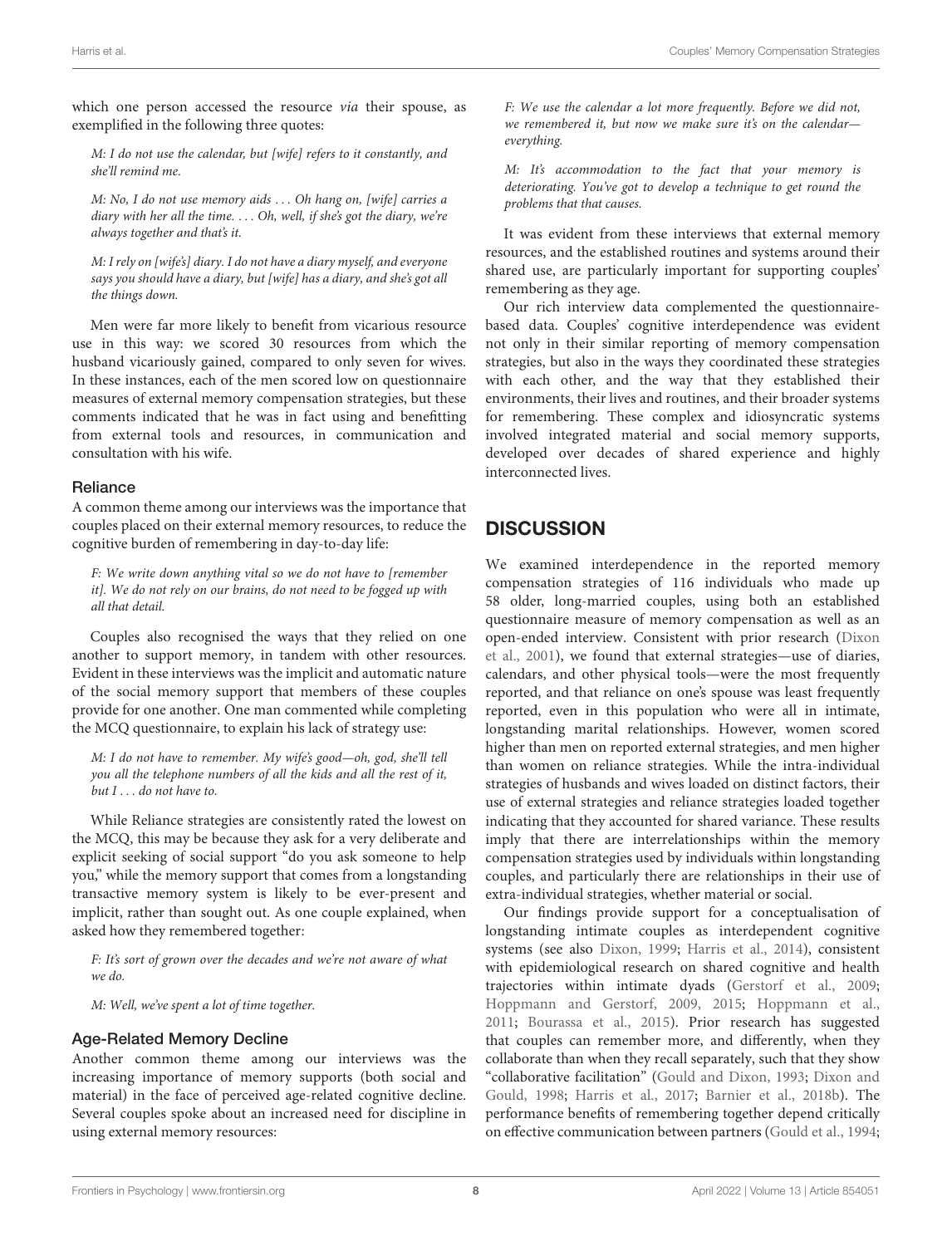[Harris et al.,](#page-10-31) [2019\)](#page-10-31), including on prospective memory tasks [\(Browning et al.,](#page-9-6) [2018,](#page-9-6) [2019\)](#page-9-9). Prior research has therefore examined couples' cognitive interdependence via their joint memory task performance. The current findings add to this previous research by suggesting that couples coordinate their extra-individual memory compensation strategies, as they jointly engage in the memory tasks of daily life.

Specifically, we found a positive relationship within couples for use of external tools and resources to support memory, although this depended on the specific tool and memory task. Although we were interested in a range of possible interrelationships between couples' responses, we found evidence of similarity in the extent of external strategy use. To use the language of transactive memory theory [\(Wegner](#page-11-0) [et al.,](#page-11-0) [1985\)](#page-11-0), such similarity suggests "integration" in the system, although we note that a joint strategy of relying on external resources might be applied to quite differentiated domains of responsibility. We did also identify differentiation, particularly regarding division of responsibility according to gender roles. Overall, our results were consistent with a balance of integration and differentiation in effective transactive memory systems [see also [Wegner et al.](#page-11-0) [\(1985\)](#page-11-0); [Wegner](#page-10-22) [\(1987\)](#page-10-22), and [Barnier et al.](#page-9-3) [\(2018a\)](#page-9-3)]. They also suggest a potential distinction between the processes and contents of joint remembering, such that people within transactive memory systems may use similar processes to undertake differentiated tasks. Future research could address this distinction.

Our interviews yielded rich insights into the ways in which couples incorporate external memory compensation strategies into their homes and joint lives, emphasising potential interrelationships between external and reliance strategies in these kinds of intimate groups. Couples' systems for memory compensation were complex and diverse, with a range of different ways of sharing and coordinating cognitive labour. These complexities are often not captured by theories and measures that index different kinds of compensation strategies in isolation from each other. Future research could extend measures of memory compensation strategies to ask about interaction or blending between social and material strategies, as well as vicarious use of memory compensation strategies. The present study paves the way for research on the interaction between different kinds of external memory supports—particularly how the social and material interact—perhaps especially in the context of older long-term couples who may be (individually) experiencing memory decline and increasingly benefit from external strategies [\(Dixon,](#page-10-10) [2011\)](#page-10-10). Overall, our findings support conceptualizing intimate couples as interdependent when assessing their memory performance, their practices, and their everyday memory functioning, such that performance and function are better understood when studying individuals in the context of their memory supports, including their partner (c.f. [Harris et al.,](#page-10-2) [2014\)](#page-10-2).

We also found pervasive gender differences in both the questionnaire and interview data. Women used more External strategies and men used more Reliance strategies, consistent with previous research [\(Dixon et al.,](#page-10-16) [2001\)](#page-10-16). We found that concern about memory success increased the use of internal strategies for both men and women, and increased the use of Reliance strategies for men only. Moreover, we found evidence that men frequently benefitted from vicarious use of external resources maintained by their wives. The results are consistent with broader research on gender and cognitive labour, with social research finding that women take disproportionate responsibility for day-to-day cognitive labour within heterosexual relationships [\(Ahn et al.,](#page-9-10) [2017\)](#page-9-10). Moreover, recent research found that men underperformed on a prospective memory task compared to women (post a letter to the researchers each day for 7 days), but only for those in relationships (Niedźwieńska and Zielińska, [2020\)](#page-10-39), such that being in a heterosexual partnership was associated with increased prospective memory performance for women and decreased prospective memory performance for men. Understanding these gender differences in memory compensation are important, as they suggest that gender may impact on cognitive trajectory over the lifespan and adaptation to risk factors and adverse life events, both normative and nonnormative.

We did note several limitations with the memory compensation questionnaire that present avenues for further conceptual development and empirical research. The MCQ was developed by surveying large numbers of older adults about the memory tasks they complete in day-to-day life, and the compensation strategies they use. These items were refined to load on to distinct factors, capturing distinct types of compensation [\(de Frias and Dixon,](#page-9-1) [2005\)](#page-9-1). In the current research, when combining questionnaire and interview data, we noted that there were interactions between different strategies. This was particularly evident in the ways that reliance on social supports could involve the vicarious use of other strategies especially external strategies, such that a focus only on the individual could underestimate the ways in which they were benefitting from memory compensation strategies in their broader transactive memory system. We also noted that exemplar memory tasks used in the MCQ items refer to both prospective and episodic memory, consistent with the tasks generated by older adults when the questionnaire was first established. However, these memory tasks types are unevenly split across strategies, with internal strategies most often rated in terms of remembering the past and both external and reliance strategies most often rated in terms of remembering a future task or appointment. This asymmetry may match actual use in everyday life, and future research could examine this by counterbalancing the task type to determine whether different strategies are more often invoked for different memory tasks. We note that the MCQ strategy subscales varied in whether they referred to strategies that operated to enhance encoding vs. retrieval of information. Again, future research is needed to examine whether internal and external strategies can be effectively employed at both encoding and retrieval.

Finally, we note that both the MCQ and our interview were limited to asking people about the memory practices that they were aware of and could consciously reflect upon and describe. We asked people to describe their remembering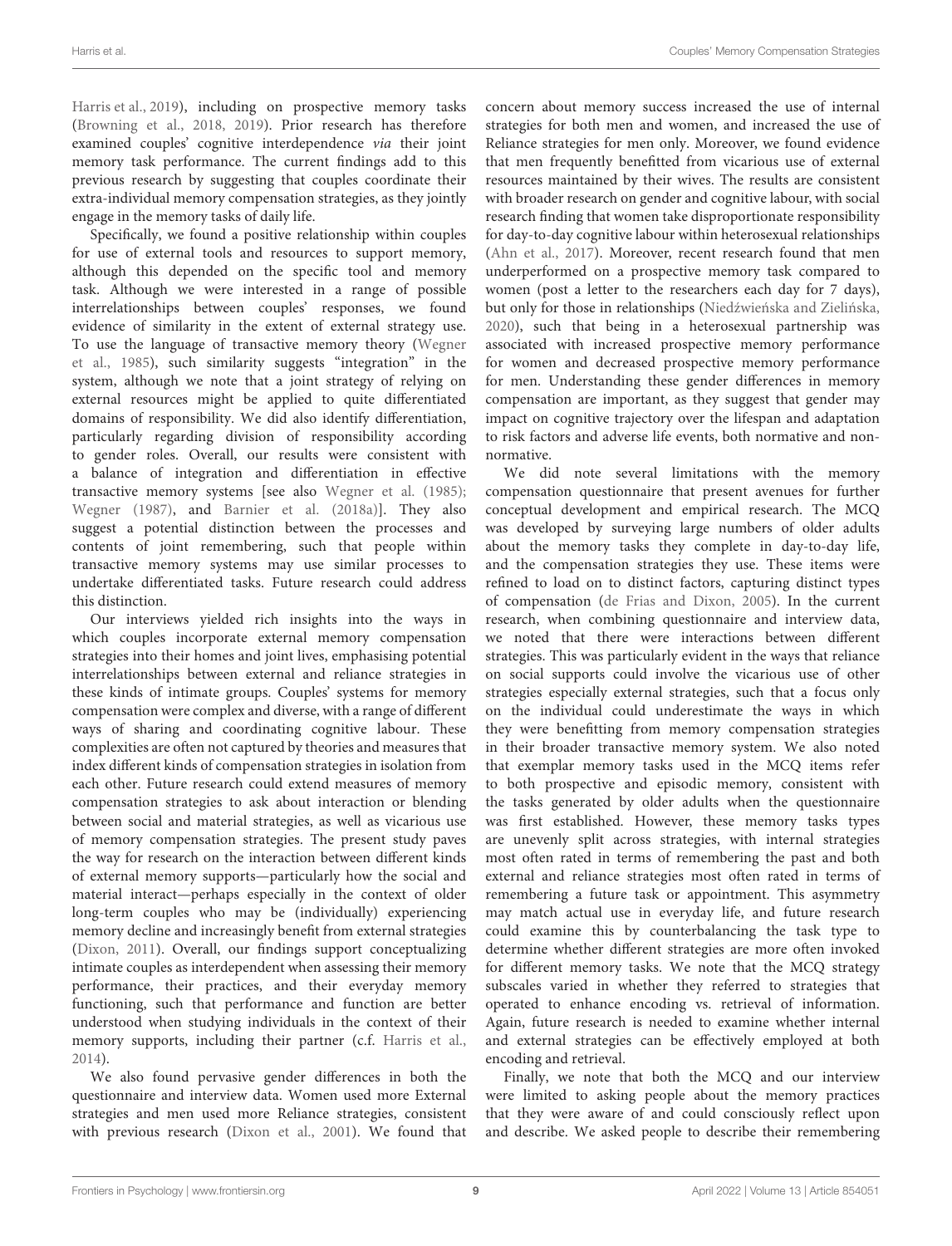practices, rather than to remember, as such. This may have biased people to consider and report on particular kinds of tasks that they most immediately thought of as memory tasks. More implicit and automatic interactions with ever-present and familiar aspects of the environment, such as photos and memorabilia, may have been neglected because of this approach [\(Habermas and Paha,](#page-10-40) [2002;](#page-10-40) [Chapman,](#page-9-11) [2006\)](#page-9-11). Future research could examine the way that couples independently and jointly recall in response to these kinds of object-based cues. Indeed such object-based memory cues may be particularly important for supporting autobiographical memory in the face of cognitive decline [\(Kirk et al.,](#page-10-41) [2019\)](#page-10-41).

Overall, we found evidence of interdependence in the memory compensation strategies adopted by older adults within long-married couples, as well as interaction between social and material resources that couples use to support memory in day-to-day life. Conceptualising couples as dynamic and interactive systems and investigating the shared and coordinated nature of memory compensation emphasises the role of the broader social context in determining how people support their memory performance as they age together with their spouse. Future research is needed to directly test the impact of memory compensation on memory performance. Alongside the theoretical implications, our findings have practical implications for memory and ageing. We argue that recommendations for utilising memory compensation strategies as a form of functional rehabilitation for cognitive decline could focus more directly on dyads, and on encouraging people within couples to jointly adopt and coordinate memory compensation strategies, recognising that cognitive changes in one individual impact on the couple as a whole [see also [Dixon](#page-10-10) [\(2011,](#page-10-10) [2013\)](#page-10-33)]. Conceptualising people's cognition as existing within an ecological framework of social and material supports is likely to have implications for assessing individuals' everyday competence, by which individuals may function very effectively when surrounded by a supportive environment of familiar tools and strategies, despite showing impairments on more clinical measures (c.f. [Dixon,](#page-10-10) [2011,](#page-10-10) [2013\)](#page-10-33).

### **REFERENCES**

- <span id="page-9-10"></span>Ahn, J. N., Haines, E. L., and Mason, M. F. (2017). Gender stereotypes and the coordination of mnemonic work within heterosexual couples: romantic partners manage their daily to-dos. Sex Roles 77, 435–452. [doi: 10.1007/s11199-](https://doi.org/10.1007/s11199-017-0743-1) [017-0743-1](https://doi.org/10.1007/s11199-017-0743-1)
- <span id="page-9-0"></span>Bäckman, L., and Dixon, R. A. (1992). Psychological compensation: a theoretical framework. Psychol. Bull. 112, 259–283. [doi: 10.1037/0033-2909.112.2.259](https://doi.org/10.1037/0033-2909.112.2.259)
- <span id="page-9-4"></span>Barnier, A. J., Harris, C. B., Morris, T., and Savage, G. (2018b). Collaborative facilitation in older couples: successful joint remembering across memory tasks. Front. Psychol. 9: 2385. [doi: 10.3389/fpsyg.2018.02385](https://doi.org/10.3389/fpsyg.2018.02385)
- <span id="page-9-3"></span>Barnier, A. J., Klein, L., and Harris, C. B. (2018a). Transactive memory in small, intimate groups: more than the sum of their parts. Small Group Res. 49, 62–97. [doi: 10.1177/1046496417712439](https://doi.org/10.1177/1046496417712439)
- <span id="page-9-5"></span>Barnier, A. J., Priddis, A. C., Broekhuijse, J. M., Harris, C. B., Cox, R. E., Addis, D. R., et al. (2014). Reaping what they sow: benefits of remembering together in intimate couples. J. Appl. Res. Mem. Cogn. 3, 261–265.
- <span id="page-9-7"></span>Barnier, A. J., Sutton, J., Harris, C. B., and Wilson, R. W. (2008). A conceptual and empirical framework for the social distribution of cognition: the case of memory. Cogn. Syst. Res. 9, 33–51. [doi: 10.1016/j.cogsys.2007.07.002](https://doi.org/10.1016/j.cogsys.2007.07.002)

### DATA AVAILABILITY STATEMENT

The raw data supporting the conclusions of this article will be made available by the authors, without undue reservation.

# ETHICS STATEMENT

The studies involving human participants were reviewed and approved by Macquarie University Human Research Ethics Committee. The patients/participants provided their written informed consent to participate in this study.

# AUTHOR CONTRIBUTIONS

CH, JS, and RD conceived the study. CH, PK, AB, and GS were involved in data collection. CH analysed the quantitative data and drafted the manuscript. CH and JS developed the coding system for the interview data. NM and SH analysed the interview data. All authors discussed the findings and interpretation and reviewed and finalised the manuscript.

# FUNDING

This work was supported by the Academy for the Social Sciences in Australia (International Linkages Program), the Australian Research Council (DE150100396 to CH; DP130101090 to AB and CH; and DP120100187 to JS), the National Institutes of Health (National Institute on Aging, AG008235 to RD), and the Canada Research Chairs program (award to RD).

# ACKNOWLEDGMENTS

We gratefully acknowledge the contribution of Thomas Morris and Katya Numbers to data collection, as well as the generosity of the couples who contributed their time and insights to this work.

- <span id="page-9-8"></span>Bourassa, K. J., Memel, M., Woolverton, C., and Sbarra, D. A. (2015). A dyadic approach to health, cognition, and quality of life in aging adults. Psychol. Aging 30, 449–461. [doi: 10.1037/pag0000025](https://doi.org/10.1037/pag0000025)
- <span id="page-9-9"></span>Browning, C. A., Harris, C. B., and Van Bergen, P. (2019). Successful and unsuccessful collaborative processes in strangers and couples performing prospective memory tasks. Discourse Process. 56, 655–674. [doi: 10.1080/](https://doi.org/10.1080/0163853X.2018.1541398) [0163853X.2018.1541398](https://doi.org/10.1080/0163853X.2018.1541398)
- <span id="page-9-6"></span>Browning, C. A., Harris, C. B., Van Bergen, P., Barnier, A. J., and Rendell, P. G. (2018). Collaboration and prospective memory: comparing nominal and collaborative group performance in strangers and couples. Memory 26, 1206–1219. [doi: 10.1080/09658211.2018.1433215](https://doi.org/10.1080/09658211.2018.1433215)
- <span id="page-9-11"></span>Chapman, S. A. (2006). A 'new materialist'lens on aging well: special things in later life. J. Aging Stud. 20, 207–216. [doi: 10.1016/j.jaging.2005.](https://doi.org/10.1016/j.jaging.2005.09.001) [09.001](https://doi.org/10.1016/j.jaging.2005.09.001)
- <span id="page-9-1"></span>de Frias, C. M., and Dixon, R. A. (2005). Confirmatory factor structure and measurement invariance of the memory compensation questionnaire. Psychol. Assess. 17, 168–178. [doi: 10.1037/1040-3590.17.2.168](https://doi.org/10.1037/1040-3590.17.2.168)
- <span id="page-9-2"></span>De Frias, C. M., Dixon, R. A., and Bäckman, L. (2003). Use of memory compensation strategies is related to psychosocial and health indicators. J. Gerontol. Ser. B 58, 12–22. [doi: 10.1093/geronb/58.1.P12](https://doi.org/10.1093/geronb/58.1.P12)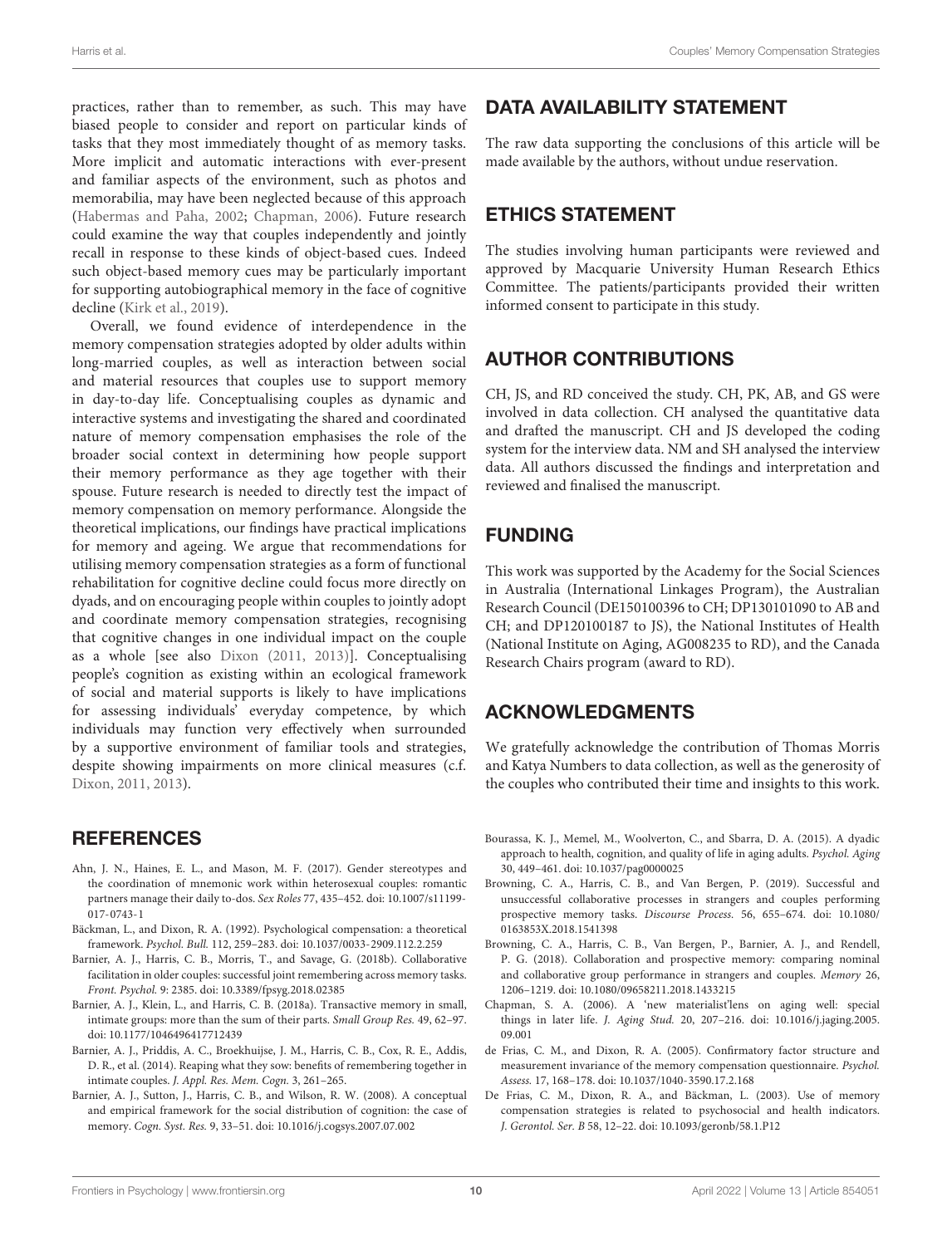- <span id="page-10-0"></span>Dixon, R. A. (1999). "Exploring cognition in interactive situations: the aging of n+1 minds," in Social Cognition and Aging, eds T. M. Hess and F. Blanchard-Fields (Cambridge, MA: Academic Press), 267–290. [doi: 10.1016/B978-012345260-3/](https://doi.org/10.1016/B978-012345260-3/50013-6) [50013-6](https://doi.org/10.1016/B978-012345260-3/50013-6)
- <span id="page-10-10"></span>Dixon, R. A. (2011). Evaluating everyday competence in older adult couples: epidemiological considerations. Gerontology 57, 173–179. [doi: 10.1159/0003](https://doi.org/10.1159/000320325) [20325](https://doi.org/10.1159/000320325)
- <span id="page-10-33"></span>Dixon, R. A. (2013). Collaborative memory research in aging: supplemental perspectives on application. J. Appl. Res. Mem. Cogn. 2, 128–130.
- <span id="page-10-15"></span>Dixon, R. A., and Bäckman, L. (eds.) (1995). Compensating for Psychological Deficits and Declines: Managing Losses and Promoting Gains. Mahwah NJ: Lawrence Erlbaum Associates, Inc.
- <span id="page-10-18"></span>Dixon, R. A., and de Frias, C. (2004). The victoria longitudinal study: from characterizing cognitive aging to illustrating changes in memory compensation. Aging Neuropsychol. Cogn. 11, 346–376. [doi: 10.1080/13825580490511161](https://doi.org/10.1080/13825580490511161)
- <span id="page-10-19"></span>Dixon, R. A., and de Frias, C. M. (2007). Mild memory deficits differentially affect 6-year changes in compensatory strategy use. Psychol. Aging 22, 632–638. [doi: 10.1037/0882-7974.22.3.632](https://doi.org/10.1037/0882-7974.22.3.632)
- <span id="page-10-20"></span>Dixon, R. A., and de Frias, C. M. (2009). Long-term stability and variability in memory compensation among older adults: evidence from the Victoria longitudinal study. Acta Psychol. Sin. 41, 1091–1101. [doi: 10.3724/SP.J.1041.](https://doi.org/10.3724/SP.J.1041.2009.01091) [2009.01091](https://doi.org/10.3724/SP.J.1041.2009.01091)
- <span id="page-10-16"></span>Dixon, R. A., de Frias, C. M., and Bäckman, L. (2001). Characteristics of selfreported memory compensation in older adults. J. Clin. Exp. Neuropsychol. 23, 650–661. [doi: 10.1076/jcen.23.5.650.1242](https://doi.org/10.1076/jcen.23.5.650.1242)
- <span id="page-10-24"></span>Dixon, R. A., and Gould, O. N. (1998). Younger and older adults collaborating on retelling everyday stories. Appl. Dev. Sci. 2, 160–171. [doi: 10.1207/](https://doi.org/10.1207/s1532480xads0203) [s1532480xads0203](https://doi.org/10.1207/s1532480xads0203)
- <span id="page-10-17"></span>Dixon, R. A., Hopp, G. A., Cohen, A. L., de Frias, C. M., and Bäckman, L. (2003). Self-reported memory compensation: similar patterns in Alzheimer's disease and very old adult samples. J. Clin. Exp. Neuropsychol. 25, 382–390. [doi: 10.1076/jcen.25.3.382.13801](https://doi.org/10.1076/jcen.25.3.382.13801)
- <span id="page-10-28"></span>Gagnon, L. M., and Dixon, R. A. (2008). Remembering and retelling stories in individual and collaborative contexts. Appl. Cogn. Psychol. 22, 1275–1297. [doi:](https://doi.org/10.1002/acp.1437) [10.1002/acp.1437](https://doi.org/10.1002/acp.1437)
- <span id="page-10-6"></span>Gerstorf, D., Hoppmann, C. A., Anstey, K. J., and Luszcz, M. A. (2009). Dynamic links of cognitive functioning among married couples: longitudinal evidence from the Australian Longitudinal Study of Ageing. Psychol. Aging 24, 296–309. [doi: 10.1037/a0015069](https://doi.org/10.1037/a0015069)
- <span id="page-10-29"></span>Gould, O., Kurzman, D., and Dixon, R. (1994). Communication during prose recall conversations by young and old dyads. Discourse Process. 17, 149–165. [doi: 10.1080/01638539409544863](https://doi.org/10.1080/01638539409544863)
- <span id="page-10-23"></span>Gould, O. N., and Dixon, R. A. (1993). How we spent our vacation: collaborative storytelling by young and old adults. Psychol. Aging 8:10. [doi: 10.1037//0882-](https://doi.org/10.1037//0882-7974.8.1.10) [7974.8.1.10](https://doi.org/10.1037//0882-7974.8.1.10)
- <span id="page-10-32"></span>Grysman, A., Harris, C. B., Barnier, A. J., and Savage, G. (2020). Long-married couples recall their wedding day: the influence of collaboration and gender on autobiographical memory recall. Memory 28, 18–33. [doi: 10.1080/09658211.](https://doi.org/10.1080/09658211.2019.1673428) [2019.1673428](https://doi.org/10.1080/09658211.2019.1673428)
- <span id="page-10-12"></span>Habermas, T., Negele, A., and Mayer, F. B. (2010). "Honey, you're jumping about"—mothers' scaffolding of their children's and adolescents' life narration. Cogn. Dev. 25, 339–351. [doi: 10.1016/j.cogdev.2010.08.004](https://doi.org/10.1016/j.cogdev.2010.08.004)
- <span id="page-10-40"></span>Habermas, T., and Paha, C. (2002). "Souvenirs and other personal objects: reminding of past events and significant others in the transition to university," in Critical Advances in Reminiscence Work, eds J. D. Webster and B. K. Haight (New York, NY: Springer), 123–138.
- <span id="page-10-2"></span>Harris, C. B., Barnier, A. J., Sutton, J., and Keil, P. G. (2014). Couples as socially distributed cognitive systems: remembering in everyday social and material contexts. Mem. Stud. 7, 285–297. [doi: 10.1177/1750698014530619](https://doi.org/10.1177/1750698014530619)
- <span id="page-10-9"></span>Harris, C. B., Barnier, A. J., Sutton, J., Keil, P. G., and Dixon, R. A. (2017). "Going episodic": collaborative inhibition and facilitation when long-married couples remember together. Memory 25, 1148–1159. [doi: 10.1080/09658211.](https://doi.org/10.1080/09658211.2016.1274405) [2016.1274405](https://doi.org/10.1080/09658211.2016.1274405)
- <span id="page-10-31"></span>Harris, C. B., Barnier, A. J., Sutton, J., and Savage, G. (2019). Features of successful and unsuccessful collaborative memory conversations in long-married couples. Topics Cogn. Sci. 11, 668–686. [doi: 10.1111/tops.12350](https://doi.org/10.1111/tops.12350)
- <span id="page-10-30"></span>Harris, C. B., Keil, P. G., Sutton, J., Barnier, A. J., and McIlwain, D. J. F. (2011). We remember, we forget: collaborative remembering in older couples. Discourse Process. 48, 267–303. [doi: 10.1080/0163853x.2010.541854](https://doi.org/10.1080/0163853x.2010.541854)
- <span id="page-10-26"></span>Harris, C. B., Paterson, H. M., and Kemp, R. I. (2008). Collaborative recall and collective memory: what happens when we remember together? Memory 16, 213–230. [doi: 10.1080/09658210701811862](https://doi.org/10.1080/09658210701811862)
- <span id="page-10-35"></span>Heersmink, R., and Sutton, J. (2020). Cognition and the web: extended, transactive, or scaffolded? Erkenntnis 85, 139–164. [doi: 10.1007/s10670-018-0022-8](https://doi.org/10.1007/s10670-018-0022-8)
- <span id="page-10-13"></span>Hirst, W., Yamashiro, J. K., and Coman, A. (2018). Collective memory from a psychological perspective. Trends Cogn. Sci. 22, 438–451. [doi: 10.1016/j.tics.](https://doi.org/10.1016/j.tics.2018.02.010) [2018.02.010](https://doi.org/10.1016/j.tics.2018.02.010)
- <span id="page-10-37"></span>Hoppmann, C., and Gerstorf, D. (2009). Spousal interrelations in old age – A mini-review. Gerontology 55, 449–459. [doi: 10.1159/000211948](https://doi.org/10.1159/000211948)
- <span id="page-10-38"></span>Hoppmann, C., Gerstorf, D., and Luszcz, M. (2011). Dyadic interrelations in lifespan development and aging: how does 1 + 1 make a couple? Gerontology 57, 144–147. [doi: 10.1159/000320324](https://doi.org/10.1159/000320324)
- <span id="page-10-4"></span>Hoppmann, C. A., and Gerstorf, D. (2015). "Social interrelations in aging: the sample case of married couples," in Handbook of the Psychology of Aging, 8th Edn, eds K. W. Schaie and S. L. Willis (San Diego, CA: Elsevier), 263–277. [doi: 10.1016/B978-0-12-411469-2.00014-5](https://doi.org/10.1016/B978-0-12-411469-2.00014-5)
- <span id="page-10-36"></span>Hutchins, E. (2014). The cultural ecosystem of human cognition. Philos. Psychol. 27, 34–49. [doi: 10.1080/09515089.2013.830548](https://doi.org/10.1080/09515089.2013.830548)
- <span id="page-10-1"></span>Ingersoll-Dayton, B., Spencer, B., Kwak, M., Scherrer, K., Allen, R. S., and Campbell, R. (2013). The couples life story approach: a dyadic intervention for dementia. J. Gerontol. Soc. Work 56, 237–254. [doi: 10.1080/01634372.2012.](https://doi.org/10.1080/01634372.2012.758214) [758214](https://doi.org/10.1080/01634372.2012.758214)
- <span id="page-10-25"></span>Johansson, N. O., Andersson, J., and Rönnberg, J. (2005). Compensating strategies in collaborative remembering in very old couples. Scand. J. Psychol. 46, 349–359. [doi: 10.1111/j.1467-9450.2005.00465.x](https://doi.org/10.1111/j.1467-9450.2005.00465.x)
- <span id="page-10-7"></span>Kemper, S., Lyons, K., and Anagnopoulos, C. (1995). Joint storytelling by patients with alzheimers-disease and their spouses. Discourse Process. 20, 205–217. [doi:](https://doi.org/10.1080/01638539509544938) [10.1080/01638539509544938](https://doi.org/10.1080/01638539509544938)
- <span id="page-10-41"></span>Kirk, M., Rasmussen, K. W., Overgaard, S. B., and Berntsen, D. (2019). Five weeks of immersive reminiscence therapy improves autobiographical memory in Alzheimer's disease. Memory 27, 441–454. [doi: 10.1080/09658211.2018.1515960](https://doi.org/10.1080/09658211.2018.1515960)
- <span id="page-10-21"></span>Lin, P., LaMonica, H. M., Naismith, S. L., and Mowszowski, L. (2020). Memory compensation strategies in older people with mild cognitive impairment. JINS J. Int. Neuropsychol. Soc. 26, 86–96. [doi: 10.1017/S1355617719000912](https://doi.org/10.1017/S1355617719000912)
- <span id="page-10-27"></span>Marion, S. B., and Thorley, C. (2016). A meta-analytic review of collaborative inhibition and postcollaborative memory: testing the predictions of the retrieval strategy disruption hypothesis. Psychol. Bull. 142, 1141–1164. [doi: 10.1037/](https://doi.org/10.1037/bul0000071) [bul0000071](https://doi.org/10.1037/bul0000071)
- <span id="page-10-11"></span>Nelson, K., and Fivush, R. (2004). The emergence of autobiographical memory: a social cultural developmental theory. Psychol. Rev. 111, 486–511. [doi: 10.1037/](https://doi.org/10.1037/0033-295X.111.2.486) [0033-295X.111.2.486](https://doi.org/10.1037/0033-295X.111.2.486)
- <span id="page-10-39"></span>Niedźwieńska, A., and Zielińska, M. (2020). Gender differences in remembering about things to do depend on partnership status. Sex Roles 84, 139–151. [doi:](https://doi.org/10.1007/s11199-020-01158-6) [10.1007/s11199-020-01158-6](https://doi.org/10.1007/s11199-020-01158-6)
- <span id="page-10-8"></span>Rauers, A., Riediger, M., Schmiedek, F., and Lindenbserger, U. (2011). With a little help from my spouse: does spousal collaboration compensate for the effects of cognitive aging? Gerontology 57, 161–166. [doi: 10.1159/000317335](https://doi.org/10.1159/000317335)
- <span id="page-10-3"></span>Scherrer, K. S., Ingersoll-Dayton, B., and Spencer, B. (2014). Constructing couples' stories: narrative practice insights from a dyadic dementia intervention. Clin. Soc. Work J. 42, 90–100. [doi: 10.1007/s10615-013-0440-7](https://doi.org/10.1007/s10615-013-0440-7)
- <span id="page-10-14"></span>Soares, J. S., and Storm, B. C. (2021). Exploring functions of and recollections with photos in the age of smartphone cameras. Mem. Stud. 15, 287–303. [doi:](https://doi.org/10.1177/17506980211044712) [10.1177/17506980211044712](https://doi.org/10.1177/17506980211044712)
- <span id="page-10-34"></span>Sparrow, B., Liu, J., and Wegner, D. M. (2011). Google effects on memory: cognitive consequences of having information at our fingertips. Science 333, 776–778. [doi: 10.1126/science.1207745](https://doi.org/10.1126/science.1207745)
- <span id="page-10-5"></span>Wadham, O., Simpson, J., Rust, J., and Murray, C. (2016). Couples' shared experiences of dementia: a meta-synthesis of the impact upon relationships and couplehood. Aging Ment. Health 20, 463–473.
- <span id="page-10-22"></span>Wegner, D. M. (1987). "Transactive memory: a contemporary analysis of the group mind," in Theories of Group Behavior, eds B. Mullen and G. R. Goethals (New York, NY: Springer-Verlag), 185–208. [doi: 10.1007/978-1-4612-4634-3\\_9](https://doi.org/10.1007/978-1-4612-4634-3_9)